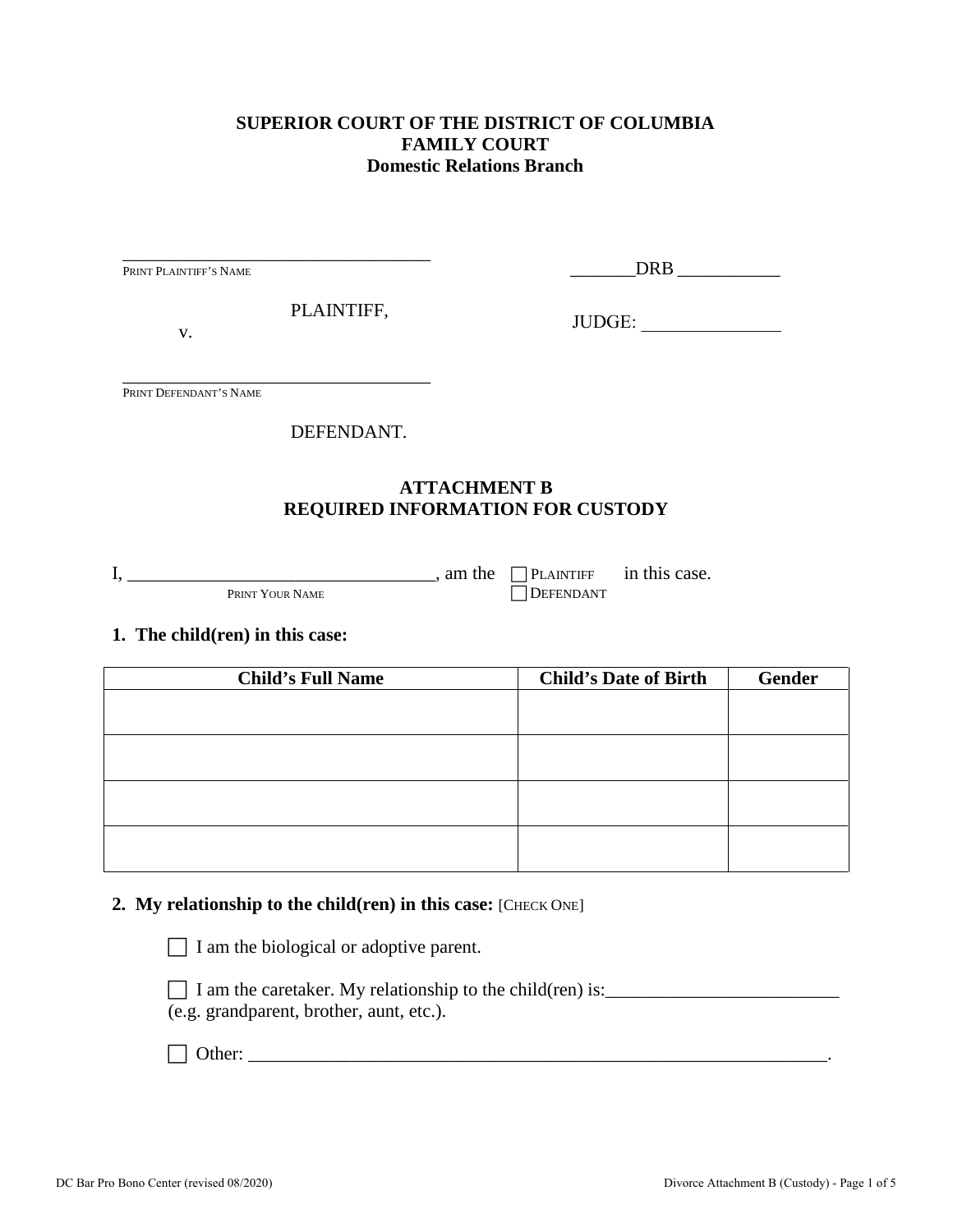### **3. The other party's relationship to the child(ren) in this case:** [CHECK ONE]

 $\Box$  The other party is the biological or adoptive parent.  $\Box$  The other party is the caretaker. His/Her relationship to the child(ren) is: \_\_\_\_\_\_\_\_\_\_\_\_\_\_\_\_\_\_\_\_\_\_\_\_\_ (e.g. grandparent, brother, aunt, etc.).  $\Box$  Other:

### **4. This Court has the authority to decide issues of child custody because:** [CHECK ONE]

 **Home State**. The District of Columbia is the child(ren)'s "home state" because the child(ren) currently live(s) in the District of Columbia *AND* has/have lived in the District of Columbia for at least six months immediately before filing this Complaint.

 **Home State**. The child(ren) do(es) not currently live in the District of Columbia, *BUT* the District of Columbia was the "home state" *AND* the child(ren) has/have been away from the District of Columbia for less than six months before the filing of this Complaint *AND* a parent or a person acting as a parent continues to live in the District of Columbia.

 **Significant Connections**. There is no "home state" or the "home state" has declined to exercise jurisdiction on the grounds that the District of Columbia is the more appropriate forum *AND* the child(ren) and at least one parent or person acting as a parent have a significant connection with the District of Columbia *AND* there is substantial evidence available in the District of Columbia concerning the child(ren)'s care, protection, training and personal relationships.

 **More Appropriate Court**. All courts with jurisdiction have declined to exercise their jurisdiction in favor of the District of Columbia because this is the more appropriate Court to determine custody of the child(ren).

**No Other Court**. There is no other court with jurisdiction to determine custody of the child(ren).

| <b>Temporary Emergency Jurisdiction.</b> The District of Columbia is not the "home"         |
|---------------------------------------------------------------------------------------------|
| state" $BUT$ the child(ren) is/are present in the District of Columbia $AND$ the child(ren) |
| has/have been abandoned OR it is necessary in an emergency to protect the child (ren)       |
| because the child (ren), or a sibling or parent of the child (ren), is are subjected to or  |
| threatened with mistreatment or abuse.                                                      |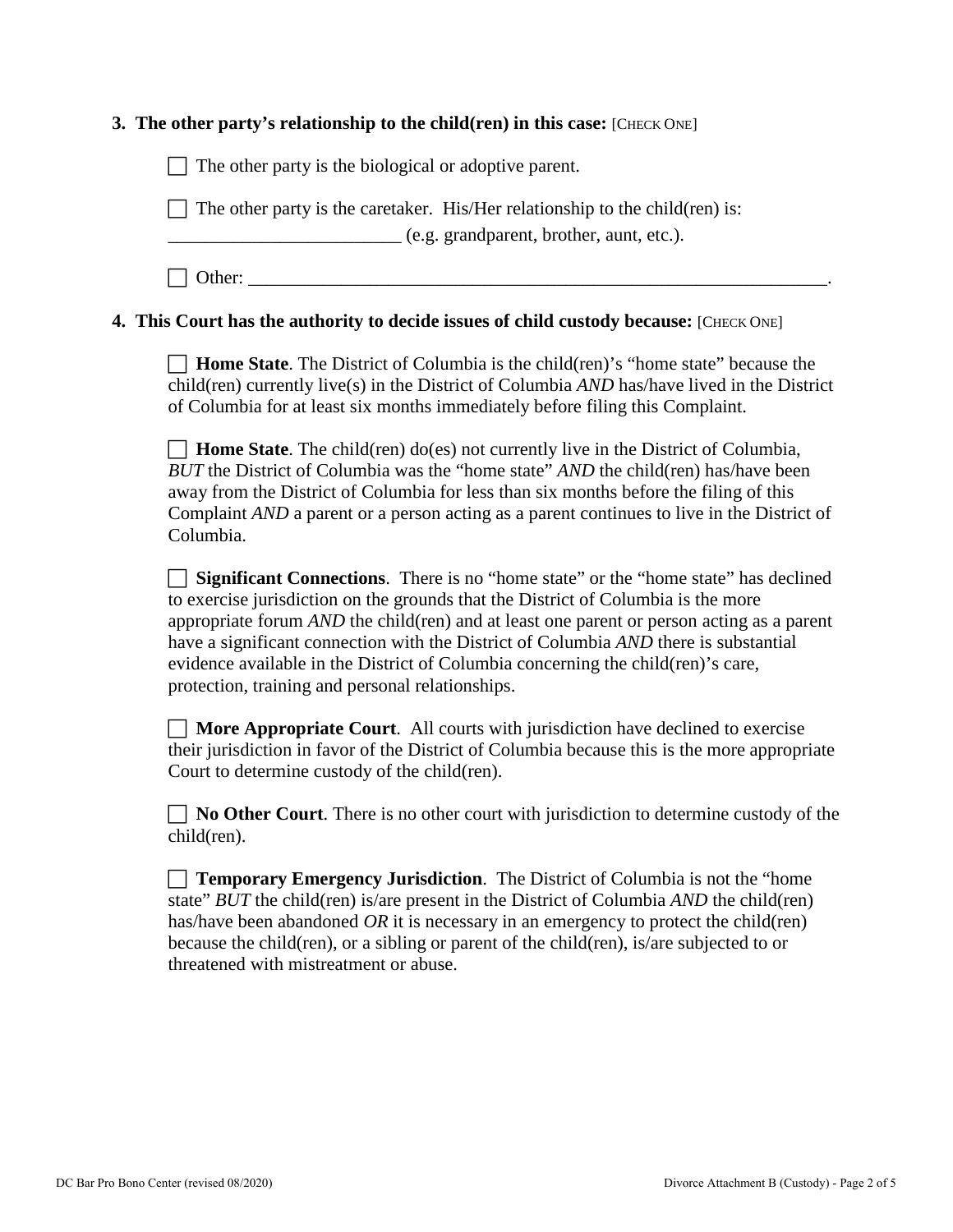## **5. The minor child(ren) currently live(s) at the following address(es) with the following**

**person(s):** [USE ONLY ONE ENTRY FOR MULTIPLE CHILDREN LIVING AT THE SAME ADDRESS]

| Children) <sub>s</sub><br>Name(s) | <b>Current Address</b> | <b>Since What</b><br><b>Date</b> | Child(ren) Live(s) With<br>(Names) |
|-----------------------------------|------------------------|----------------------------------|------------------------------------|
|                                   |                        |                                  |                                    |
|                                   |                        |                                  |                                    |
|                                   |                        |                                  |                                    |
|                                   |                        |                                  |                                    |

## **6. Over the last five years, the child(ren) has/have lived in the following places, with the following persons:** [USE ONLY ONE ENTRY FOR MULTIPLE CHILDREN WHO PREVIOUSLY LIVED AT THE SAME ADDRESS]

| Child(ren) <sup>'</sup> s<br>Name(s) | <b>Previous Address</b> | <b>During What</b><br><b>Dates</b> | Child(ren) Lived With<br>(name and current address) |
|--------------------------------------|-------------------------|------------------------------------|-----------------------------------------------------|
|                                      |                         |                                    |                                                     |
|                                      |                         |                                    |                                                     |
|                                      |                         |                                    |                                                     |
|                                      |                         |                                    |                                                     |

**7. The following people, who are not parties to this case, have physical custody of, or claim rights of legal or physical custody of, or visitation with the child(ren):** 

| Name(s) | <b>Current Address(es)</b> |
|---------|----------------------------|
|         |                            |
|         |                            |
|         |                            |
|         |                            |
|         |                            |
|         |                            |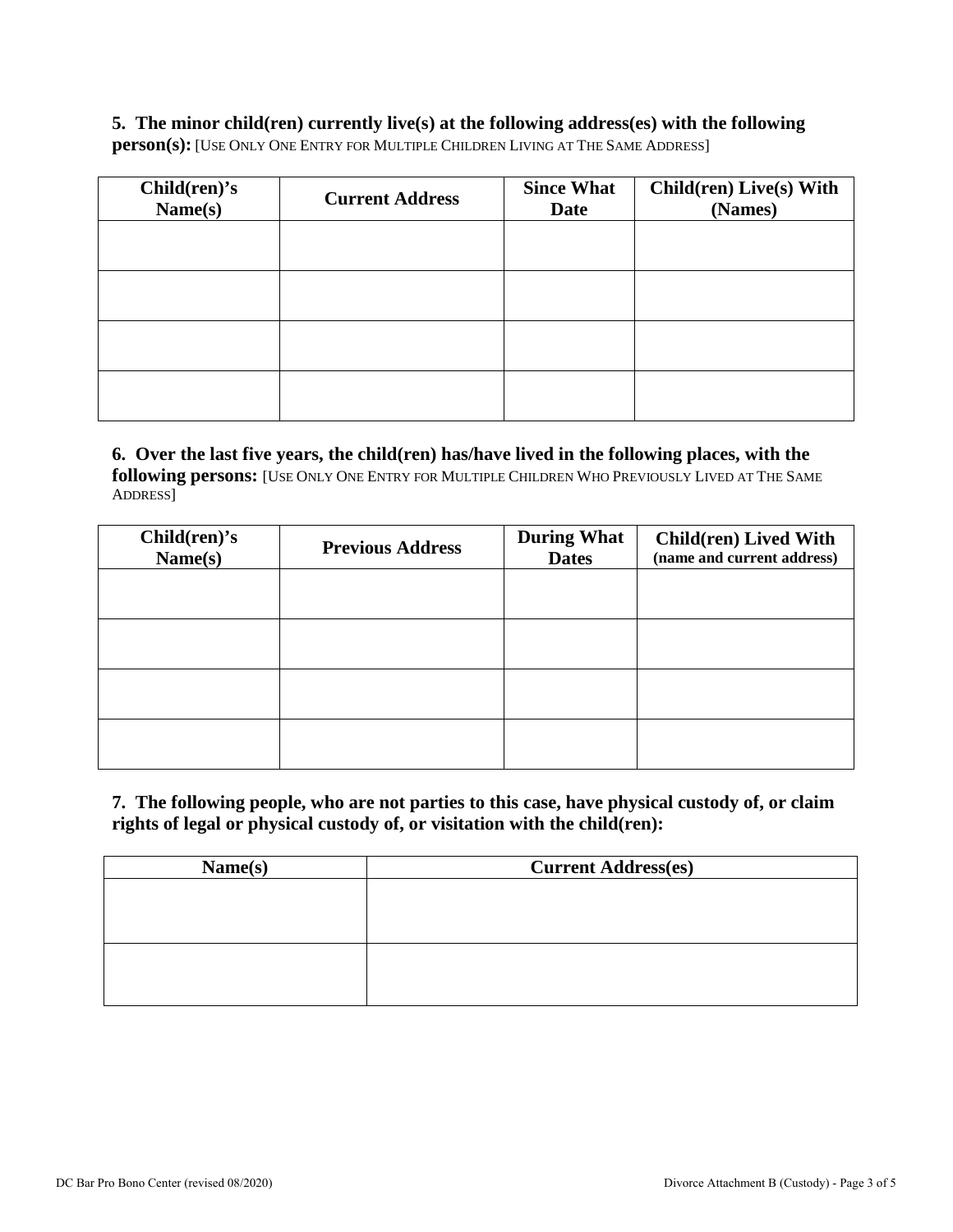#### **8.** I state the following about other cases involving the child(ren): [CHECK ONE]

There are no other cases concerning custody of, or visitation with, the child(ren), and there are no other cases that could affect this proceeding.

 $\Box$  The following cases concern custody of, or visitation with, the child(ren), or could affect this proceeding (e.g. divorce, child support, domestic violence, neglect, etc.)

| <b>COURT</b> | CASE NO. | <b>CASE TYPE</b> | DATE OF DETERMINATION |
|--------------|----------|------------------|-----------------------|
|              |          |                  |                       |
|              |          |                  |                       |
|              |          |                  |                       |
|              |          |                  |                       |
|              |          |                  |                       |
|              |          |                  |                       |

# **9. I was I was not a party or witness or participant of any kind in any other proceeding concerning the custody of or visitation with the child(ren).**

**10. Legal Custody.** I am a fit and proper person to have legal custody of the minor child(ren) and make decisions about the well-being of the minor child(ren), and I believe that it is in the best interest of the minor child(ren) that I be awarded: [CHECK ONE]

 $\Box$  joint legal custody  $\Box$  sole legal custody

**11. Physical Custody.** I am a fit and proper person to have physical custody of the minor child(ren) and to have responsibility and control of the minor child(ren), and I believe that it is in the best interest of the minor child(ren) that I be awarded:  $[CHECK ONE]$ 

| $\Box$ joint physical custody | $\Box$ sole physical custody |
|-------------------------------|------------------------------|
|                               |                              |

 $\Box$  visitation

**12. The presumption in favor of joint custody does not apply in** *this* **case because:** [CHECK ALL THAT APPLY]

 There has been domestic violence.  $\Box$  There has been child abuse.  $\Box$  There has been child neglect.  $\Box$  There has been parental kidnapping. *AND/OR* Joint custody is not in the best interest of the child(ren).